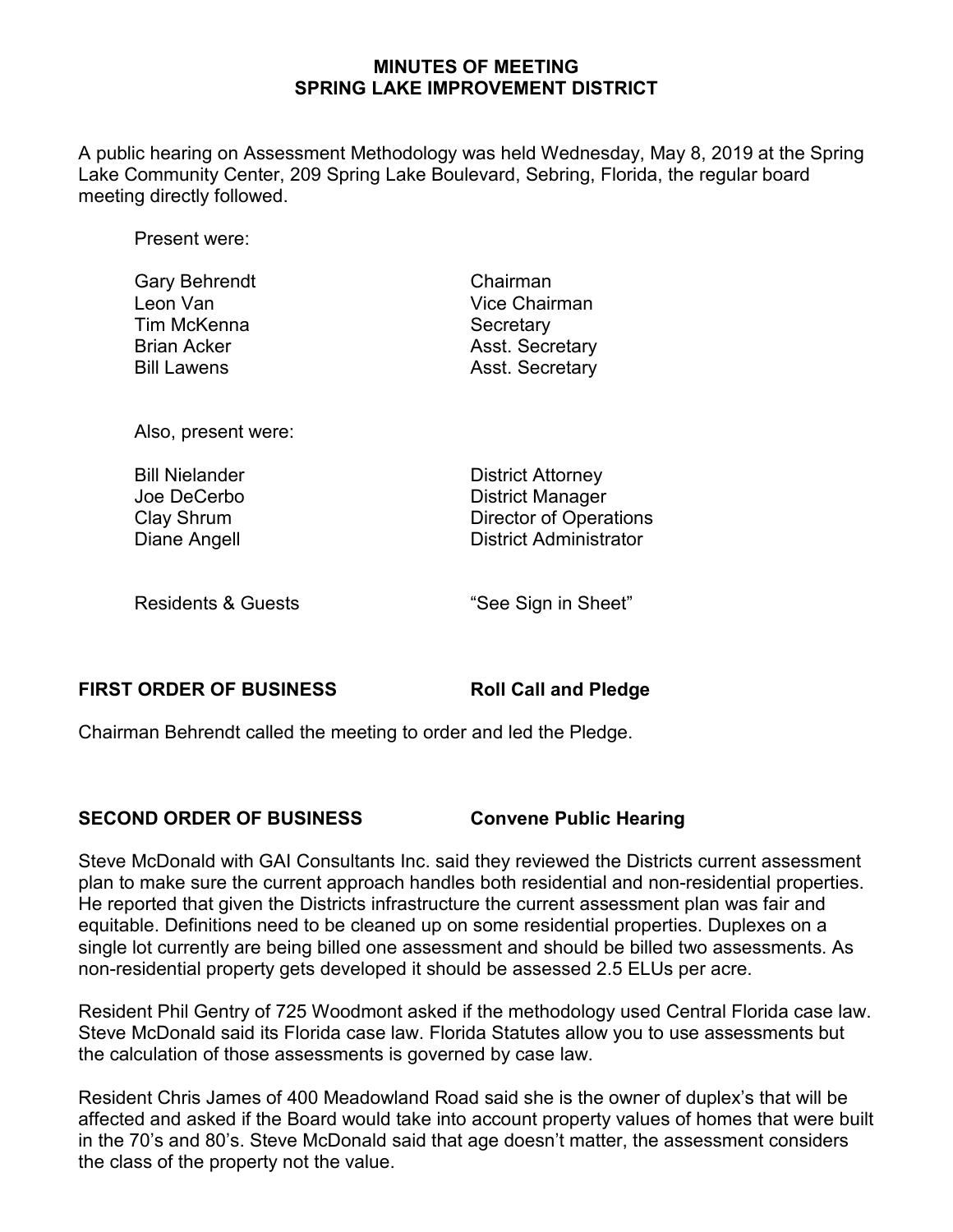Brian Acker asked for a clarification of an improved non-residential unit. Steve said that improved non-residential properties would be equivalent to 2.5 ELUs per acre, rounded to the nearest ELU.

Leon Van asked several questions about land units and said he would like to see a different way to assess developers if they were building an apartment complex with 100 units it would not affect the infrastructure that is in place.

Tim McKenna asked if there was any way to grandfather in existing residential owners. Steve McDonald said case law will not allow that you can exempt someone like Churches for example, however you have to find the funding for these exemptions from other funding sources.

Helmut Wyzisk Jr. of Signature H said he supported Leon Vans questions regarding higher density and encouraged the Board to create a separate class for development greater than 20 units. If the Board passes this today can they do adjustments in the future.

The Board reviews and submits the assessments annually to the Tax Collector.

## **THIRD ORDER OF BUSINESS Re-convene Board Meeting**

ON MOTION by Brian Acker, seconded by Tim McKenna with all in favor the regular Board meeting was re-convened.

**FOURTH ORDER OF BUSINESS Upcoming Meetings/Events/Correspondence**

- A. May 9th, Bark Park Opening 11:00 a.m.
- B. May  $16<sup>th</sup> 17<sup>th</sup>$ , Florida DEP, Ft. Myers
- C. May 27<sup>th</sup>, Memorial Day, Office Closed
- D. June  $10^{th} 14^{th}$ , FASD Annual Conference
- E. June 19<sup>th</sup> 21<sup>st</sup>, Florida Storm Water Association Conference

## **FIFTH ORDER OF BUSINESS Approval of Minutes**

The Board received copies of the minutes from April 10, 2019 for review. Brian Acker asked about the corrections he requested. Diane reported that the corrections had been made and corrected minutes were emailed to the Board and posted on the website.

> ON MOTION by Leon Van, seconded by Tim McKenna with all in favor the minutes from April 10, 2019 Board Meeting were approved as corrected.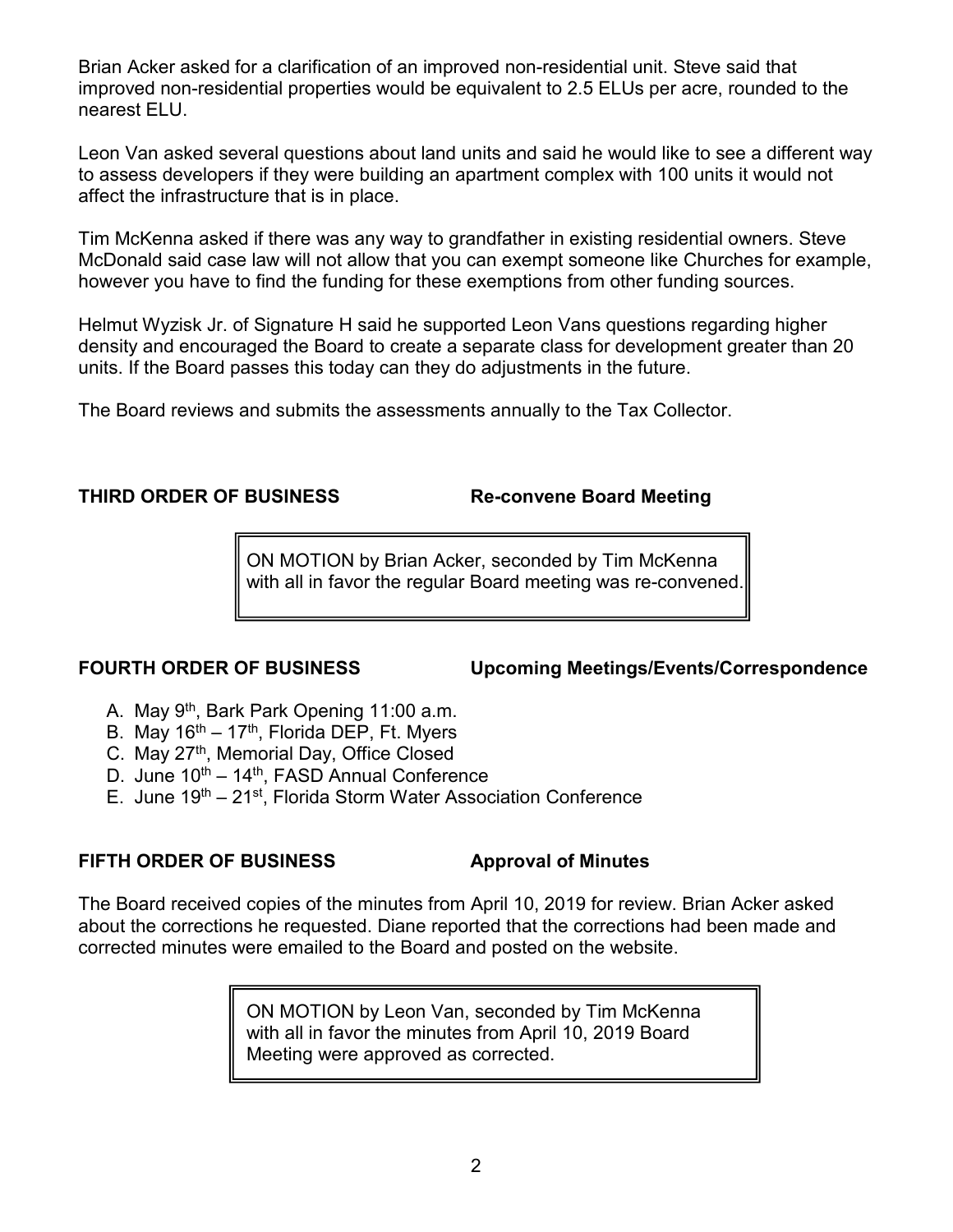## **SIXTH ORDER OF BUSINESS Approval of Financials**

The Board received copies of the April 2019 Financials for review. Brian Acker asked why the General Fund renewal and replacement line item was showing a deficit. Diane responded that the sod for the STA project was posted to this account and we still had not received the funding from FEMA.

> ON MOTION by Brian Acker, seconded by Bill Lawens with all in favor the financials from April 2019 were approved

# **SEVENTH ORDER OF BUSINESS Treasurer Report**

A. Update

Assessment deposits totaling \$139,395 were received in April. Collections for the year are General Fund 79%, Lot Mowing 72%, and Village I Parks 83%. FL Class interest is 2.60%

The District received payments from FEMA in the amount of \$31,371 for Category A Debris and Category D Trash Gate. We are still waiting for payment of \$39,233 for the STA project.

# **EIGHTH ORDER OF BUSINESS Attorney**

Bill Nielander had nothing to report. Brian Acker asked about the easement to Water Plant No. 2. Joe said that the Airport Attorney is still reviewing it.

# **NINTH ORDER OF BUSINESS Manager**

- Clay and Joe will be meeting with DEP in Ft. Myers regarding the water scope of work projects and funding options.
- Now that the Legislative Appropriation is final, staff and CAS will begin the paperwork process. Funds are available starting July 1st.
- The Florida Storm Water Association has informed us we will be the recipients of their 2019 Outstanding Storm Water project for the STA/ECO Park. Their conference is June  $19^{th} - 21^{st}$ .
- The County Code Enforcement Department is overseeing the permit issue with the Rt. 98 Storage Unit property.
- The Board was reminded about FASD sessions.